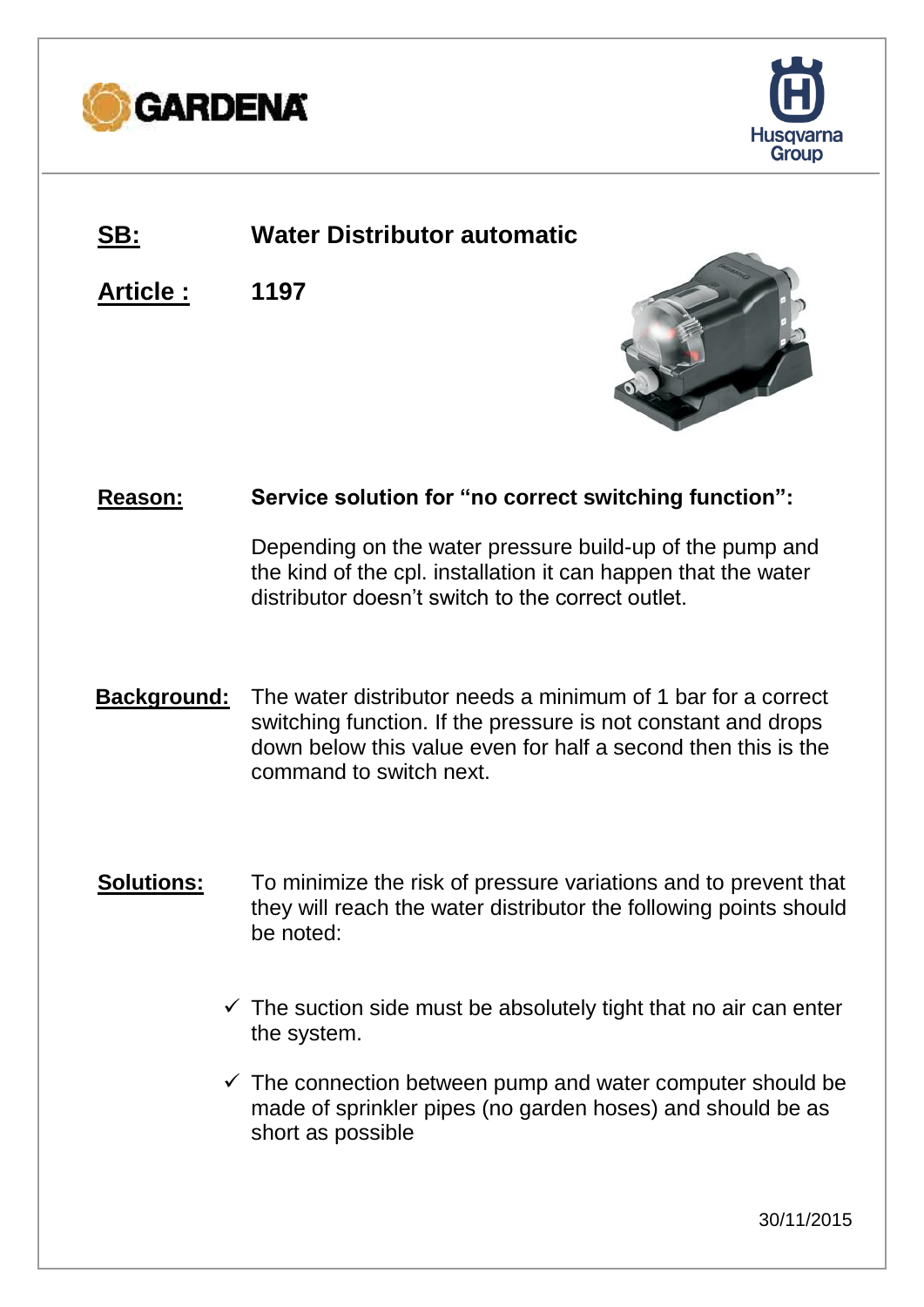



 $\checkmark$  To prevent that these pressure variation can reach the water distributor, a drainage valve can be implemented between water computer and water distributor to "absorb" the first pressure peak on the start of the pump:

### **Needed parts for implementing drainage valve into the system:**



parts for ¾" garden hoses:

- $(a)$  2835 t-coupling
- b 2817 hose connector
- $\odot$  2760 drain valve
- d 6918-00.100.00 hose connector modified\*



### parts for Sprinkler System:

- @ 2790 t-piece
- $\overline{6}$  2760 drain valve

30/11/2015